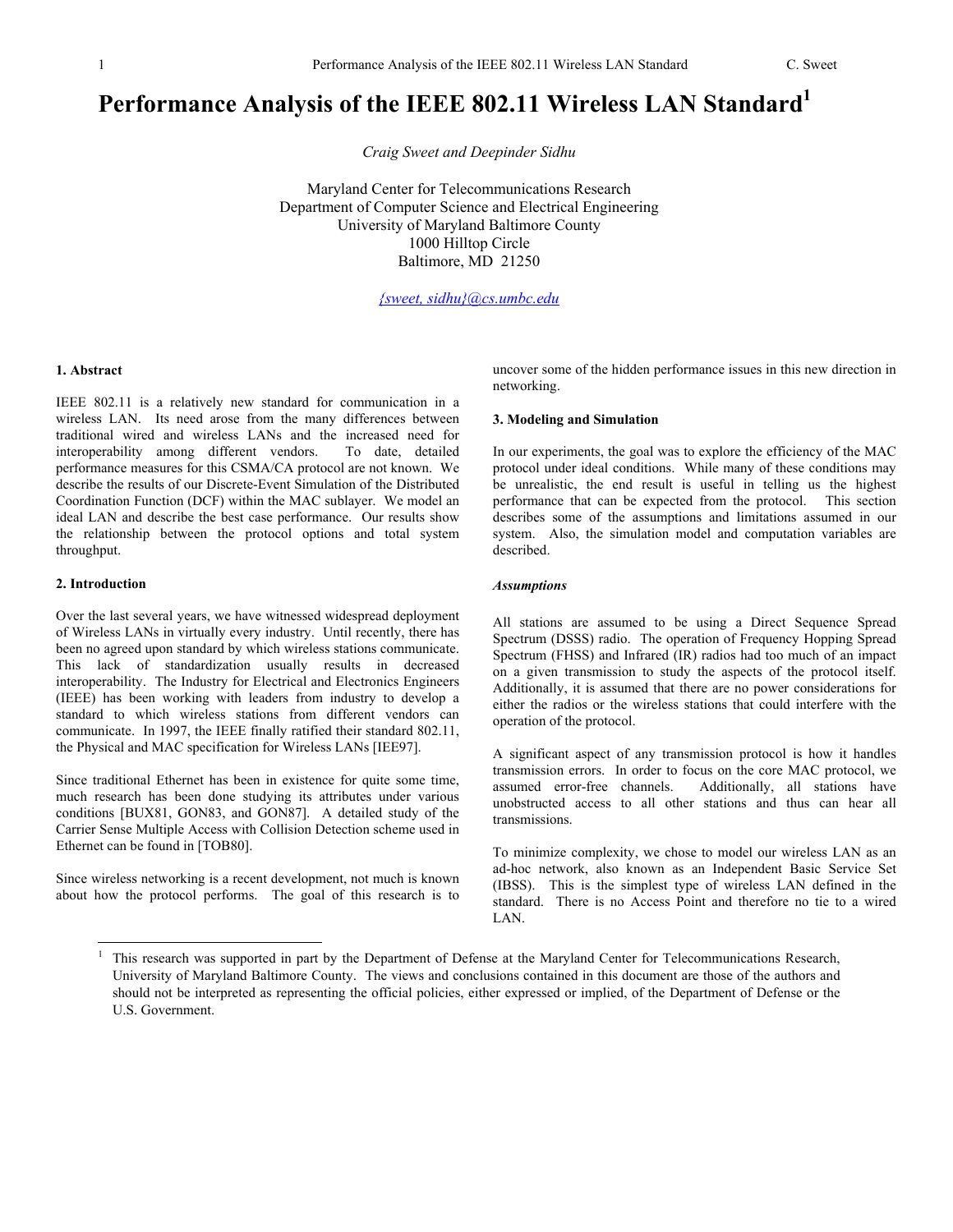Finally, we decided to only model the DCF portion of the protocol. The DCF forms the heart of the MAC protocol. The PCF has been omitted in this simulation, as it is an optional portion of the MAC protocol that works on top of the DCF and can significantly alter its results.

## *Description of Simulation Model*

To perform this analysis, we constructed a discrete-event simulation of the MAC portion of the IEEE 802.11 protocol. A complete description of simulation techniques can be found in [BAN84]. For all experiments, each station is assumed to have a one MAC Service Data Unit (MSDU) buffer. An MSDU is the basic unit delivered between two compatible MAC sub-layers. For uniformity all MSDUs transmitted are of equal size. Initially, each station is given one MSDU to transmit. Upon completing the transmission attempt, another MSDU is assigned for transmission after some exponentially distributed interarrival time. In this manner, changing the mean inter-arrival time between MSDUs can be used to alter system load.

## *Offered Load Computation*

Upon transmitting a message, the station generates the next message with an inter-arrival time exponentially distributed with mean θ. Additionally, each station is sending the same size packets, in bytes P, for the duration of a run. The offered load of station i,  $G_i$ , is defined as in [GON87] to be the throughput of station i if the network had infinite capacity, i.e.,

$$
G_i \equiv T_p \, / \, \theta_I
$$

where  $T_p = P/C$  and C is the transmission speed in Mbit/s. The total offered load can thus be computed to be

$$
\sum_{i=1}^N G_i
$$

## **4. Performance Analysis**

In this analysis, we performed four experiments measuring various aspects of the MAC protocol. Each of these experiments was conducted at several transmission speeds. 1 and 2 Mbit/s were selected because they are explicitly supported in the specification. 10 Mbit/s was selected to provide a comparison at traditional LAN speeds. The results of these experiments are the topic of this section. Current research is aimed at providing 802.11 operation at 10 and 20 Mbit/s.

## *Experiment 1: Variable Load*

In our first experiment we wanted to see what effect the total load on the system played on performance. This experiment is similar to one found in [GON87]. Figure 1 shows the variation of total throughput with total offered load G for various message sizes P at 1 Mbit/s. In this experiment, the fragmentation threshold has been set to 2346 bytes and the RTS threshold has been set to 3000 bytes.

We can see that with an offered load of about 80% or less virtually no collisions occur and throughput and load are approximately equal. Once the system load increases beyond 90-100% we see the impact of collisions. As can be expected, greater throughput is achieved via a greater packet size. Due to the overhead present in the protocol,

acceptable throughput was not seen with packet sizes below 2000 bytes.



Packet sizes above and below the fragmentation threshold did not yield much difference. Even then, it all but disappeared with loads in excess of 200%. While increasing the number of packets per message produces more overhead, it also reduces the collision probability.

In this example, the RTS threshold played a crucial role in the performance of the protocol. The throughput peaked out at approx. 80% for all packet sizes below 3000 bytes. For packet sizes above the RTS threshold, noticeable performance gains were seen and throughput peaked at 96%.

The RTS threshold acts as a medium reservation mechanism. Collisions, and subsequent retransmissions, can occur on the smaller RTS frames but not normally on the longer data frames. The result is a better utilization of the bandwidth.

**Table I**  Simulation Results at 200% Offered Load for Various Packet Sizes and Transmission Speeds

| Mbit/s | Packet Size          | Throughput %            |
|--------|----------------------|-------------------------|
| 1      | 4500<br>2800<br>2347 | 96.61<br>76.54<br>71.52 |
| 2      | 4500<br>2800<br>2347 | 96.11<br>76.07<br>73.08 |
| 10     | 4500<br>2800<br>2347 | 91.80<br>73.17<br>68.87 |

Our results were similar for transmission speeds of 2 and 10 Mbit/s. Table I summarizes some of these results. What we saw was that as the transmission speed increased, the throughput dropped. This can be attributed to the fact that the inter-frame spaces are independent of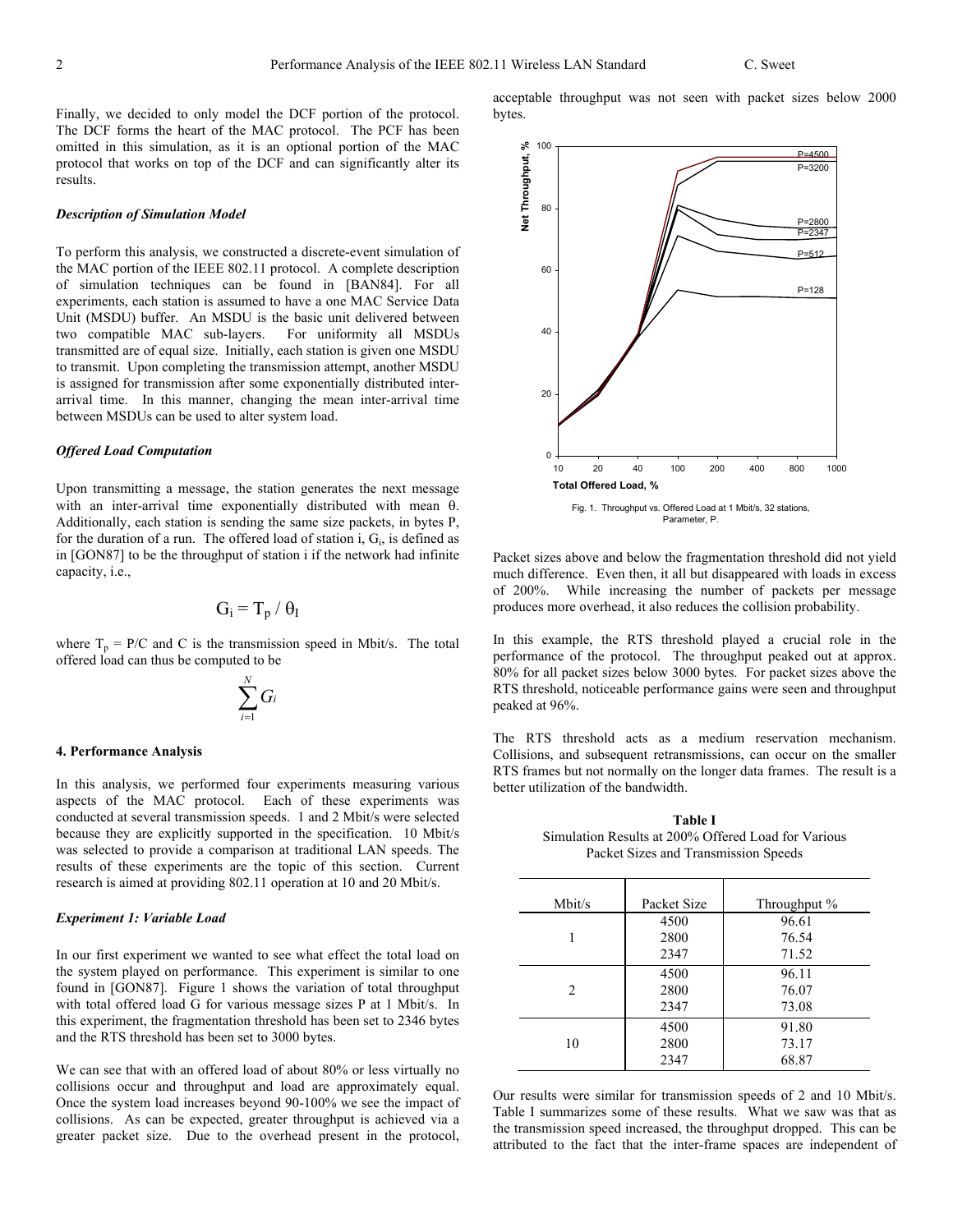transmission speed. At higher speeds, since it takes less time to send the same packet, an Inter-Frame Space (IFS) of 50 µs has more of an impact than at lower speeds.

#### *Experiment 2: Variable Stations*

In our second experiment, our goal was to determine how many stations would overload a wireless network. Certainly the performance characteristics for 10 stations would be different than for 20 stations, all contending for access to the medium. Figure 2 shows the effect on throughput with an increasing number of stations and a constant Offered Load of 100%.



Results are shown both with and without the RTS mechanism implemented. For all runs, the message size was set to 3000 bytes and the fragmentation threshold was set to 2346 bytes.

Without RTS enabled, we can see that the maximum throughput reached was approx. 82% with 16 participating stations. In fact, with few stations (below 16), we see that there is not much difference in performance with and without RTS enabled.

As more stations are added to the simulation the probability that two or more stations will calculate the same backoff window is increased. Thus, the chance for collision increases. This can be seen by the large differences between the RTS and No-RTS runs with higher station counts, above 64.

Since IEEE 802.11 uses CSMA/CA, collisions are expensive. The transmitting station must continue to transmit the entire message and wait a minimum amount of time before determining that the transmission was in error. With RTS enabled, the collisions occur on smaller RTS frames, allowing for a quicker turn-around time. We can see that with RTS enabled, the system stabilized to approx. 92% or higher with 128 or more stations.

As in the previous experiment, we saw similar results in our 2 and 10 Mbit/s experiments. As the speed of the medium increased there was still the same pattern between RTS and No RTS results. We can see that higher transmission speeds yielded lower average throughput results. Table II summarizes some of the results from these experiments with and without RTS enabled.

**Table II**  Simulation Results at 100% Offered Load with Variable Number of Stations

|        |               | Throughput with | Throughput  |
|--------|---------------|-----------------|-------------|
| Mbit/s | # of Stations | <b>RTS</b>      | without RTS |
|        | 16            | 82.59           | 81.93       |
| 1      | 128           | 92.38           | 76.22       |
|        | 1024          | 94.81           | 46.13       |
| 2      | 16            | 82.83           | 82.98       |
|        | 128           | 93.04           | 73.28       |
|        | 1024          | 94.07           | 53.91       |
| 10     | 16            | 80.34           | 78.01       |
|        | 128           | 88.6            | 70.04       |
|        | 1024          | 89.95           | 57.84       |

## *Experiment 3: Variable Fragmentation*

In our third experiment, our goal was to determine what effect the fragment size played on system performance. The simulation was run with 32 stations at 200% load with varying fragmentation thresholds. Each message sent was 3000 bytes long. Therefore, the fragmentation threshold merely determined how many fragments the 3000 byte messages were broken up into.

Intuitively, advantages can be gained by both increasing and decreasing the fragmentation threshold. Smaller thresholds limit the loss of performance due to retransmissions but come with an increase in overhead. This is important because the 802.11 protocol has considerable overhead [IEE97]. On the other hand large fragmentation thresholds, while limiting the overhead, become expensive in the event of a collision.



Figure 3 shows the results of this experiment run at 1 Mbit/s. As predicted, the RTS mechanism does a great deal to improve the performance of this aspect of the protocol. The reason can be attributed to the reduction in collisions that it provides. At smaller thresholds, there is little difference between the RTS and No RTS figures. There is nearly a balance between three factors: the overhead provided by the RTS mechanism, the smaller fragment sizes that are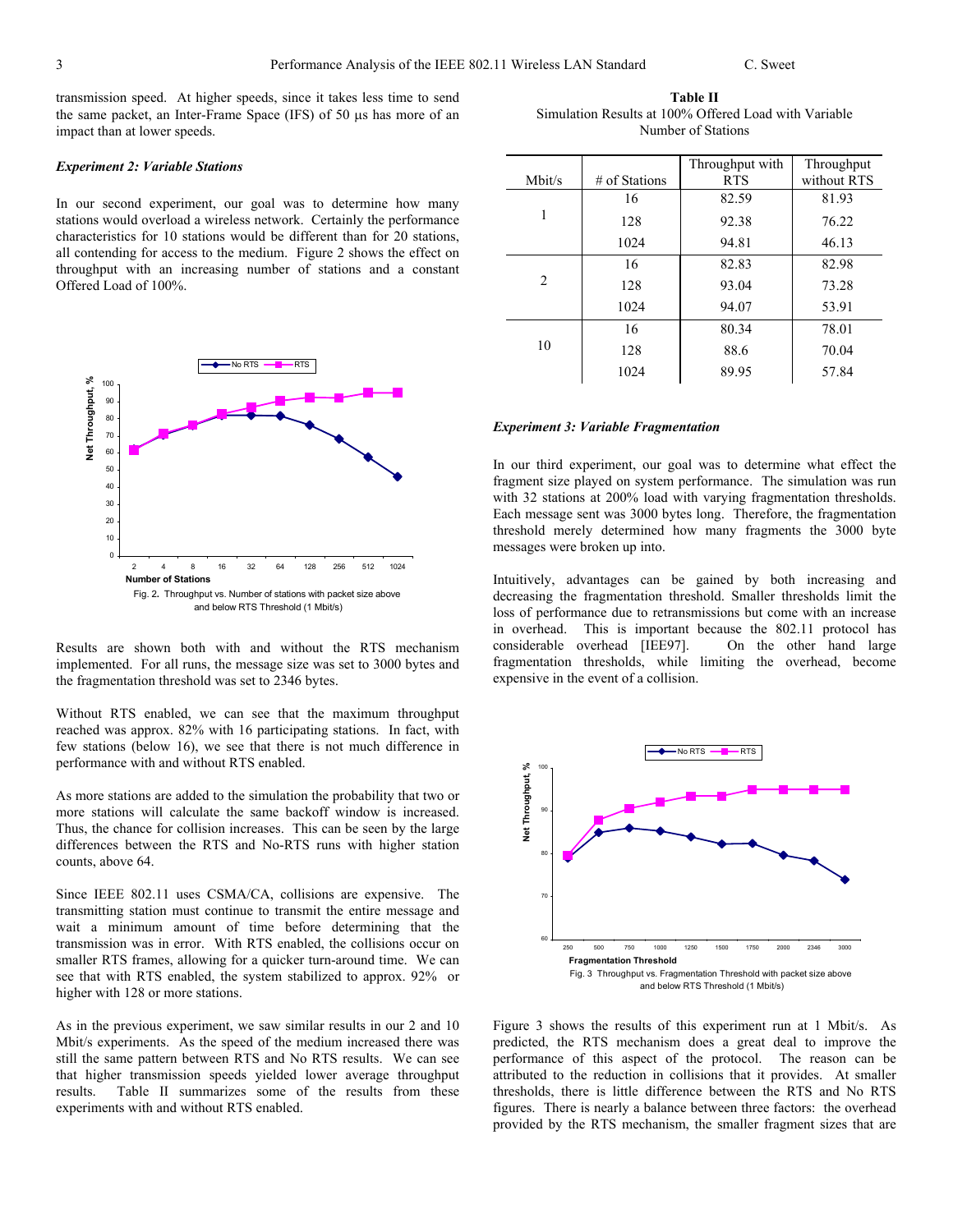retransmitted in the event of a collision, and the overhead provided by multiple smaller fragments.

It is not until the fragmentation threshold increases that we see the largest variation in performance. As was expected, with larger fragments comes a decrease in performance. Each collision requires retransmission of a much larger fragment. Since 802.11 does not have a collision detection mechanism the entire fragment must be transmitted before success or failure of that fragment can be determined.

This experiment has also shown that, in this specific case, little improvement can be seen with fragments above 1000 bytes when the RTS mechanism is used. While this may be true in this experiment, note that we are assuming that all fragments are transmitted error-free. This assumption will certainly not hold in a real-world case. In fact, performance may decrease as the bit-error rate increases. The probability of each fragment being successfully delivered will decrease as the fragment size increases and results will most certainly differ.

The results for 1, 2, and 10 Mbit/s experiments are summarized in Table III. We can see that the same pattern is exhibited regardless of the transmission speed. As we have seen in the previous experiments, the constant inter-frame space times effectively reduce the system performance at higher speeds.

**Table III**  Simulation Results at 200% Offered Load with Variable Fragmentation Threshold and Transmission Speed

| Mbit/s         | Frag.     | Throughput | Throughput  |
|----------------|-----------|------------|-------------|
|                | Threshold | with RTS   | without RTS |
|                | 250       | 79.61      | 78.93       |
|                | 1250      | 93.46      | 83.90       |
|                | 3000      | 94.96      | 73.89       |
| $\mathfrak{D}$ | 250       | 78.44      | 77.72       |
|                | 1250      | 92.68      | 83.49       |
|                | 3000      | 94.27      | 73.38       |
| 10             | 250       | 70.47      | 70.09       |
|                | 1250      | 88.79      | 80.56       |
|                | 3000      | 89.45      | 70.50       |

# *Experiment 4: Variable Propagation Delay*

In our previous experiments, we assumed a constant delay of 1  $\mu$ s between stations. This allowed us to measure the protocol performance without respect to the interoperability in a real-life situation. In our fourth experiment, our goal was to determine how far apart stations can be from one another, in terms of propagation delay, before system throughput degrades. In a real-world wireless network, some stations may be constantly moving while others are stationary for periods of time.

In this experiment, we set the fragmentation threshold to 2346 bytes and the message size to 3000 bytes. The system is run at 100% Offered Load. Figure 4 shows the results of increasing the propagation delay between any two wireless stations operating at 1 Mbit/s.

We can see that, with the current fragmentation threshold and a 50  $\mu$ s IFS, throughput drops when the propagation delay between stations exceeds 50 µs.



When a station transmits a message, it waits only a finite amount of time for the response. If this response does not arrive in time, it will retransmit the message. This timer begins immediately after the sender finishes transmitting the message. If the receiver is sufficiently far away from the sender, much of this time is taken up by twice the delay between the stations, once for the message to reach the recipient and once for the response to arrive at the source.

If the distance between two stations becomes too large, it will be impossible for the sender to hear the acknowledgement from the receiver. In this case, it becomes increasingly difficult for messages to be received correctly. The result is increased retransmissions and decreased throughput.



Unfortunately the problem only compounds itself as the transmission speed increases. Figure 5 shows the same experiment run at 2 Mbit/s. Here we see that the same drop off in throughput occurs with stations only 32 µs apart. The reason is that the initial transmission is shorter at the higher speed, which forces the station to begin its waiting period earlier. Therefore, this timer can expire with a shorter propagation delay.

As can be expected, the results are even worse for transmissions at 10 Mbit/s. These results are shown in figure 6. An interesting point in all three graphs is that the RTS mechanism can do little to improve this